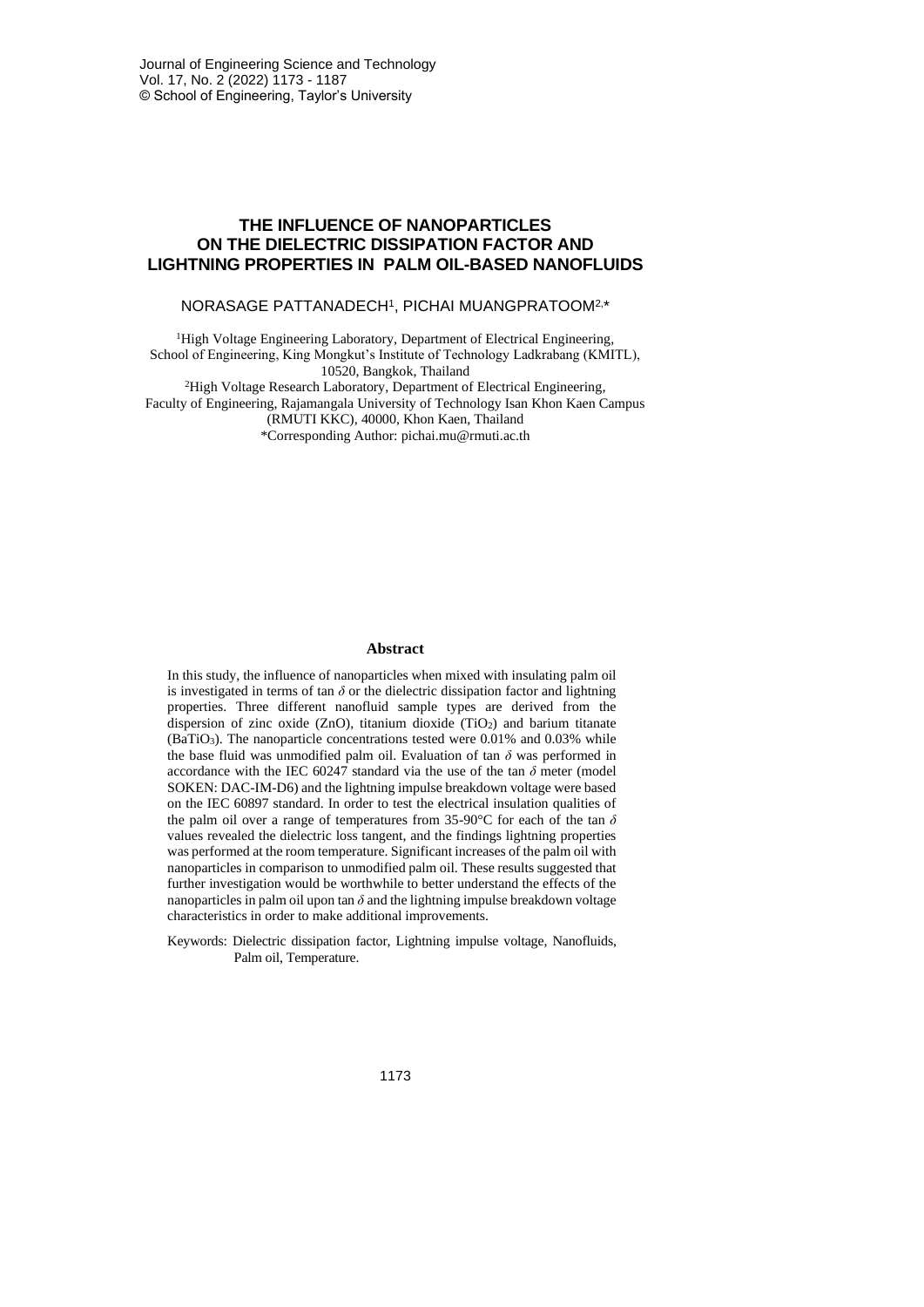### **1.Introduction**

Mineral oils are the most important of the various liquid dielectrics which are applied in power equipment. These oils are typically refined mixtures of various hydrocarbons which can be produced via the fractional distillation of petroleum. They have properties which vary according to the chemical composition. One type of liquid insulating oil based on petroleum is transformer oil, which is refined precisely to address the need for both dielectric and the transfer of heat when used in transformers. Reliability and efficiency are vital for electrical transmission and distribution systems and the transformers used must have a working lifespan exceeding forty years. The type of oil used will be critical in determining the ability of a transformer to work effectively throughout that period of time. Over the past hundred years, the most frequently employed electrical insulating liquids have been petroleum-based transformer oils. The oil quantity required by transformers lies within quite a wide range, related primarily to the transformer power rating [1].

As a consequence of environmental concerns, recent studies have sought to find alternatives to liquid insulating materials, with insulating oils offering certain more environmentally friendly qualities. Among the most common is natural oil, which is both biodegradable and suitable for use in transformers. It is an oil based on seeds and contains fatty acid natural oil triglycerides [2]. The natural oil has been used as the dielectric materials in transformers on a small or medium scale where the voltage does not exceed 66 kV. In recent years have been conducted the studies to investigate the properties of natural oil [3], examining the ageing, safety, and environmental effects of its use, as well as the electrical performance of vegetable oil. It has been reported that transformers filled with vegetable oil can be successfully used at various voltage levels [4]. Ageing in cellulose insulation can potentially be mitigated by the use of vegetable oil, as the natural oil will provide water scavenging activity and hydrolytic protection. In addition to natural ester, it is suggested that palm oil is another form of vegetable oil which could be used in transformers as the insulating materials.

Palm oil has chemical attributes which are similar to those of natural ester. It is readily biodegradable, offers flash points and high fire and non-toxic. These qualities can be attributed to the fact that palm-based oils are of a food grade type [4]. Many research studies have been performed lately to examine the use of nanotechnology to enhance the properties of dielectric insulating fluids used in transformers. Oils have been combined with various kinds of nanoparticles in order to enhance the heat transfer capabilities, as well as the dielectric and thermophysical properties [5].

In this study, experiments were carried out to examine the dielectric dissipation factor, known as tan  $\delta$  and lightning properties, for widely used palm oil containing three different kinds of nanoparticles: zinc oxide (ZnO), titanium dioxide (TiO<sub>2</sub>), and barium titanate (BaTiO<sub>3</sub>). The tan  $\delta$  and the lightning impulse characteristics for the palm oil samples with nanoparticles added were tested and measured at a range of temperatures from 35 °C to 90 °C for tan  $\delta$  and the lightning experiments was performed at the room temperature. The study sought to test the notion that certain quantities of certain nanoparticles might increase the dielectric qualities of palm oil.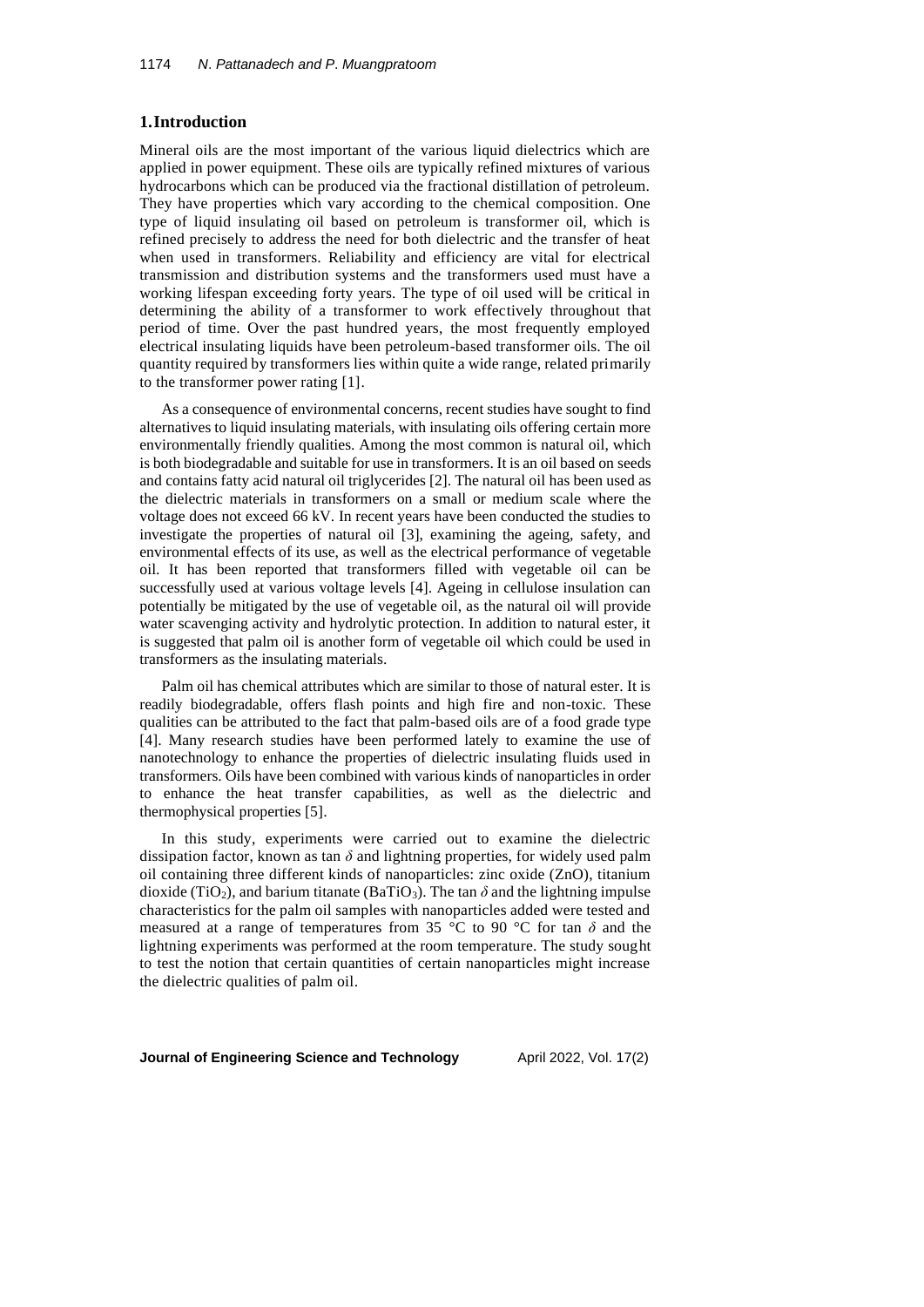#### **2.Methods and Materials**

# **2.1. Tan** *δ* **(dielectric dissipation factor)**

Tan  $\delta$ , also known as the dielectric dissipation factor or the loss factor, is the parameter which describes the dielectric qualities of the oil. The level of them of the palm oil dissipation factor at its power frequency matches that of palm oil resistivity, and the same factors and testing conditions influence these two measures [6]. Furthermore, the tan  $\delta$  is indicative of total dielectric power loss, and thus it serves as a useful estimator of capacitor power losses. Tan *δ* also acts as a function of the temperature of a dielectric, as well as the magnitude and frequency of the applied voltage since there is an effect on both conductivity  $(\kappa)$  and processes of polarization in dielectrics [1].

A single capacitor can represent the transformer insulation, whereby for dielectrics at AC voltage, the current (*I*) of the voltage (*V*) will lead by an angle of around  $\varphi \approx 90$ 

. As a consequence of conductivity losses and polarization losses, there can be a deviation in the phase angle  $\varphi$  from 90° by the loss angle ( $\delta$ ). Accordingly, the application of alternating voltage to the insulation of a distribution transformer involving insulating palm oil leads to the appearance of a current, comprising resistive  $(I_{\delta})$  and capacitive  $(I_C)$  elements, as can be observed in Fig. 1 [7, 8].



**Fig. 1. Dissipation factor phasor diagrams, employing complex AC calculation techniques.**

The loss factor or dissipation factor can serve to define the loss angle  $\delta$ , as indicated by Eqs. (1) to (4).

$$
\tan \delta = \frac{I_{\delta}}{I_{C}} \tag{1}
$$

Using power quantities

and

$$
P_{\delta} = VI_{\delta} \tag{2}
$$

$$
Q_C = VI_C \tag{3}
$$

While the loss or dissipation factor can be expressed as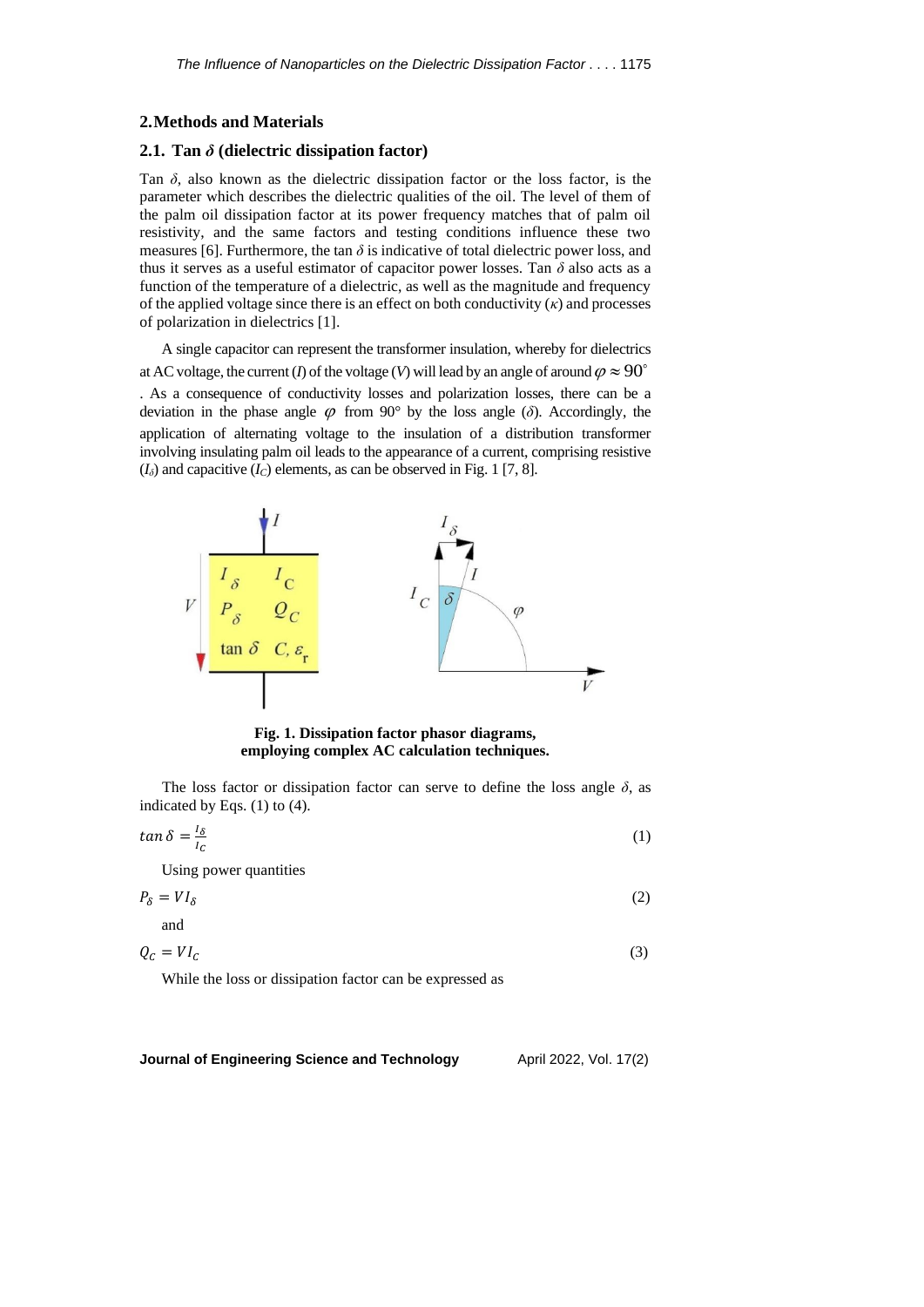$$
\tan \delta = \frac{P_{\delta}}{Q_C} \tag{4}
$$

Furthermore, to establish the dissipation factor for the transformer insulation, the resistance and capacitance must be taken into consideration, and can be represented as parallel or series equivalent circuits, where *V* is applied alternating voltage and *I* is a current that will flow in circuits, as presented in Fig. 2 [7, 8].



**Fig. 2. Single equivalent capacitance and resistance.**

From Eq. (1), the dissipation factors are derived from the ratio of power converted to resistance to reactive power allocated to capacitance [8]. In the case of the parallel equivalent circuit, the calculation considers the small tan  $\delta$  values such that the resulting tan  $\delta$  will be approximately equal, as shown in Eq. (5).

From Eq. (4),

$$
\tan \delta = \frac{P_{\delta}}{Q_C} = \frac{\frac{V^2}{R_p}}{\omega c_p V^2} = \frac{1}{\omega c_p R_p} \tag{5}
$$

The series equivalent circuit produces small tan  $\delta$  values, which are approximately equal, as can be seen in Eq. (6).

From Eq. (4),

$$
\tan \delta = \frac{P_{\delta}}{Q_C} = \frac{R_S l^2}{\frac{l^2}{\omega C_S}} = \omega C_S R_S \tag{6}
$$

#### **2.2.Lightning impulse voltage**

High voltage testing is necessary in order to evaluate the ability to withstand the effects of lighting impulses resulting in internal or external over voltages. Furthermore, the tests allow the breakdown mechanisms to be assessed. Generation of these high voltage impulses occurs through the rapid discharge of the charged capacitors via switching gaps and into the network comprising resistors and capacitors. In such scenarios, voltage multiplier circuits can frequently be employed [9, 10]. It is possible to measure the peak lightning values through the use of electronic circuits in combination with voltage dividers. The lightning property measurements are obtained through the use of an oscilloscope, so that the voltage time characteristics can be evaluated via voltage dividers or sometimes through analog digital converters [10].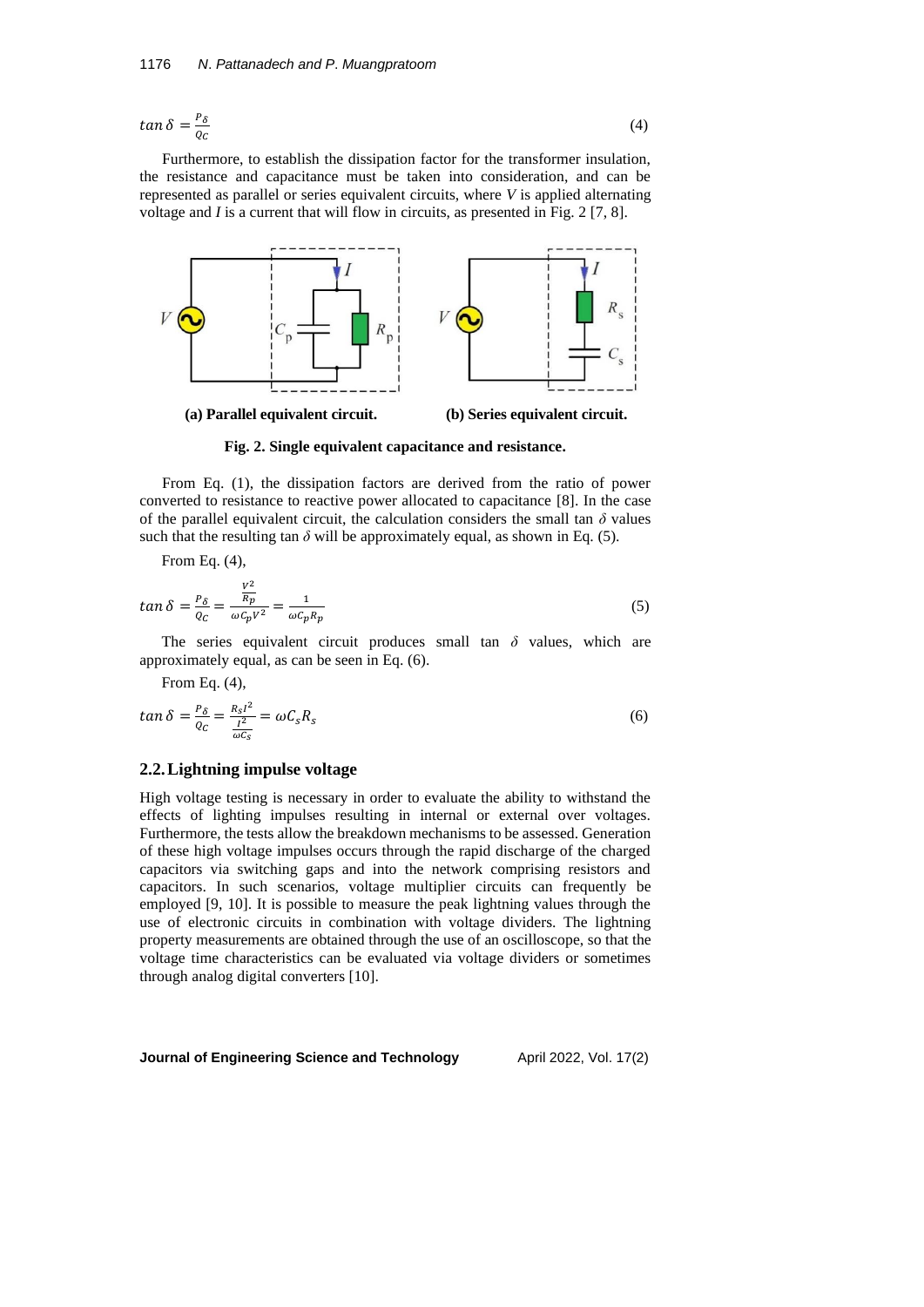This research study of lightning properties in the context of palm oil nanofluids indicates that voltage shapes are governed by the time parameters related to the front and tail. For the tests, the lightning impulse voltage used was in the form of a standard where the time of the wave front was  $1.2 \mu s \pm 30\%$  and the time of the wave tail was 50  $\mu$ s  $\pm$  20% on the basis of IEC 60897 [11].

### **2.3.Water content in palm oil**

It is possible for water to dissolve in palm oil on a molecular level, although the solubility is minimal and dependent upon the temperature and the exact molecular composition. The solubility of water is greater in silicon oils and even more so in esters, especially phosphate esters, in which the level of solubility can be greater than 600 ppm. Absorption of the water by the palm oil may take place, or the process can result from the oxidation occurring in the palm oil [6]. This tendency of phosphate esters to absorb water is a challenge for users, since handling must be carried out with great care to avoid increasing the moisture content, which can rise to 0.1%, which will have adverse consequences in terms of the properties. This can be a problem for the dielectric strength and dissipation factor or tan *δ*.

This study therefore sought to manage the moisture levels in the samples. The measurements were taken using apparatus from Karl Fischer Titrators. The Karl Fischer reaction and ASTM D 1533 test were used to measure the water content in all of the different samples [12].

### **2.4.Palm oil and nanoparticles**

This study conducted experiments using palm oil which had the brand name Morakot Palm Olein. Prior to use, this palm oil was prepared through the processes of RBD (refinement, bleaching, and deodorizing). It can be produced as a result of the fractionation of refined palm oil. In this process, two components are derived; the liquid part is known as olein, and the solid component is the stearin. In Thailand, RBD palm olein is widely employed for cooking purposes, both domestically and commercially. Other sources clearly list its various properties [13].

To produce palm oil-based nanofluids, the semi-conductive nanoparticles of ZnO and TiO2. Alternatively, palm oil could be mixed with the dielectric nanoparticles of BaTiO3. These particular ZnO, TiO<sub>2</sub>, and BaTiO<sub>3</sub> nanoparticles had respective diameters of 30 nm, 40 nm, and 50 nm respectively [14]. SEM was employed to determine the structure and exact size of the dry nanopowder particles, and the results are presented in Fig. 3. It was clearly apparent that no particles had diameters greater than 50 nm.

### **3.Experimental Setup**

### **3.1. Preparation of nanofluids**

The nanofluid samples were produced via three different processes. First of all, the palm oil and the selected nanoparticles were combined using a 0.01% nanoparticle volume fraction. Additional samples were then produced using a 0.03% nanoparticle volume fraction. Next, the magnetic stirrer was dispersed nanofluids using for 30 minutes prior to a further two hours of ultrasonic dispersal to ensure nanofluid homogeneity. Magnetic stirring is particularly effective in ensuring that the nanoparticles are evenly distributed in the base oil, while energy levels are maintained below the point which could cause the nanoparticle agglomerations to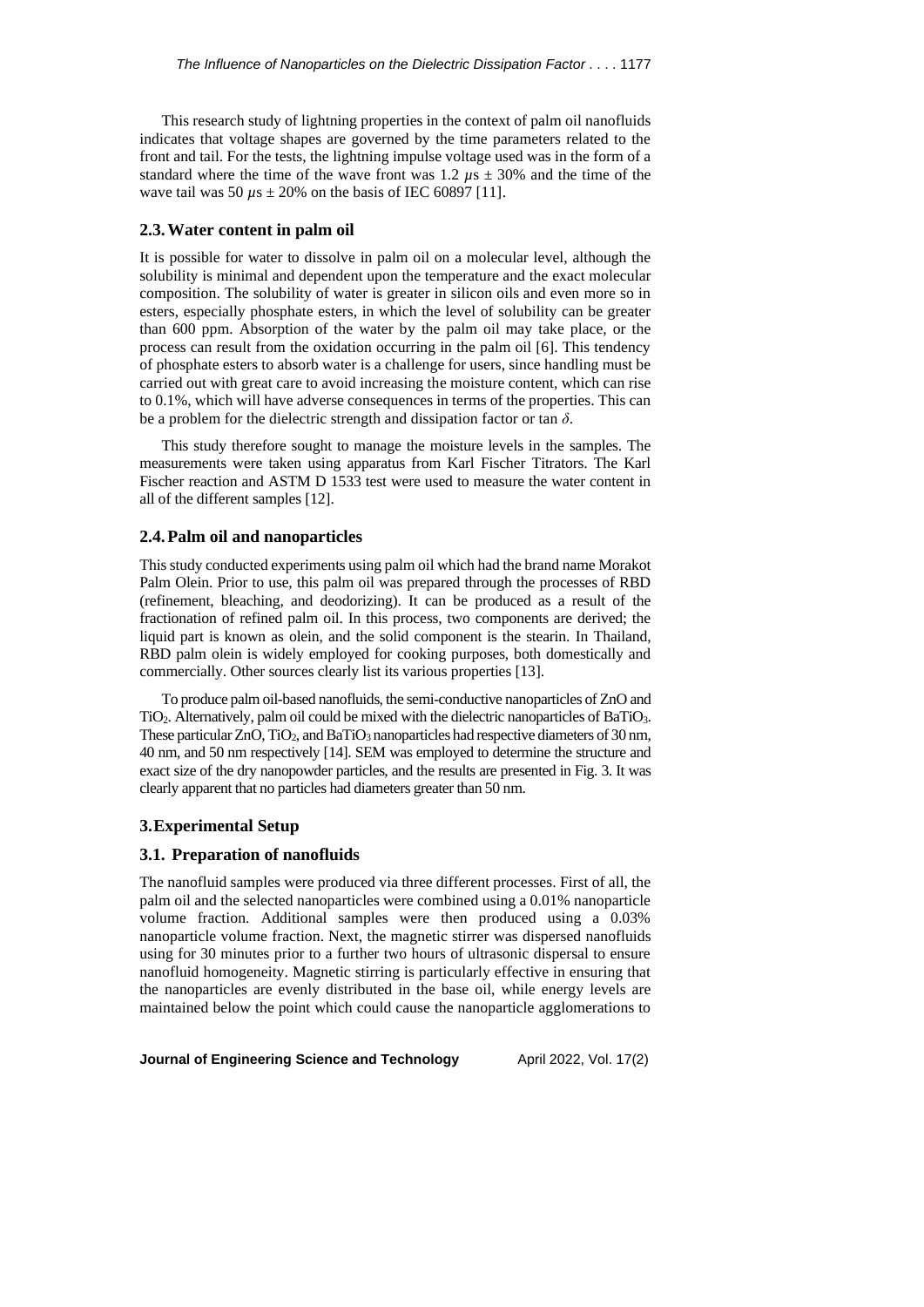loss. To achieve such nanofluids samples, ultrasonic dispersal is necessary [15, 16]. Figure 4 shows the process of preparing nanofluids.



**(a) ZnO nanoparticles. (b) TiO<sup>2</sup> nanoparticles.**





**(c) BaTiO<sup>3</sup> nanoparticles.**

**Fig. 3. SEM analysis of the sample of the nanoparticle surface.**



**Fig. 4. Combining palm oil with nanoparticles.**

# **3.2.Instrumentation used to measure the properties of tan** *δ*

Measuring bridges are specifically designed to draw magnitude and phase comparisons between currents which flow through the test object and then through an almost totally lossless standard capacitor. Around 100 years ago, a high-voltage bridge designed to measure the dielectric dissipation factor was created by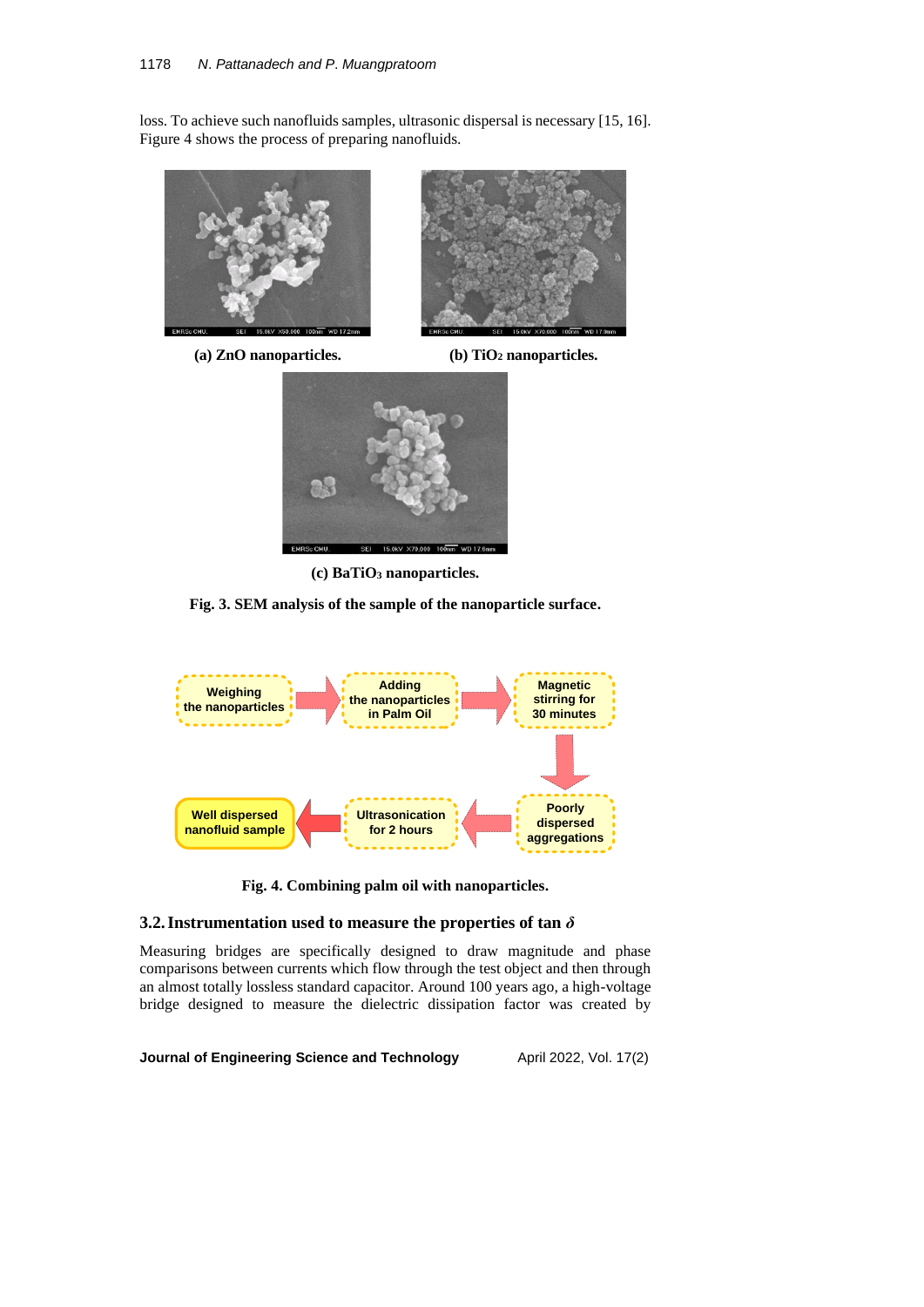Schering. This original design remains in use, with certain modifications [17]. There will be a measurable response in the tan  $\delta$  values in terms of insulation capabilities and palm oil ageing when using SOKEN DAC-IM-D6 as the tan δ tester model. The value is therefore a critical guide to transformer operation. This research assessed tan δ in pure or unmodified palm oil and nanofluids based on palm oil at each of the following temperatures: 35 °C to 90 °C. Measurement processes followed the IEC 60247 standards [18]. Figures 5 and 6 presents the setup of the testing system.



**Fig. 5. The test circuit connections for tan**  $\delta$  **measurement.** 



**Fig. 6. The test circuit set-up used for the measurement of tan**  $\delta$  **characteristics.** 

## **3.3.Evaluation of lightning properties**

Testing of the lightning properties was conducted using a needle-sphere electrode system in line with the guidelines of IEC 60897 [11]. The test circuit diagram is shown in Fig. 7, and the experimental testing set up can be seen in Fig. 8. Gap spacing for the experimental configuration was set to be 15 mm for the needlesphere electrodes: a tungsten needle whose tip radius was 40 *μ*m served as the high voltage electrode while a brass sphere of 13 mm in diameter served as the grounded electrode. On the basis of IEC 60897, a rising voltage technique was used. In each test, the voltage level at the start was gradually and constantly increased until the eventual breakdown took place. The voltage increases were performed in incremental steps of 5 kV. A time interval of 60 seconds was established between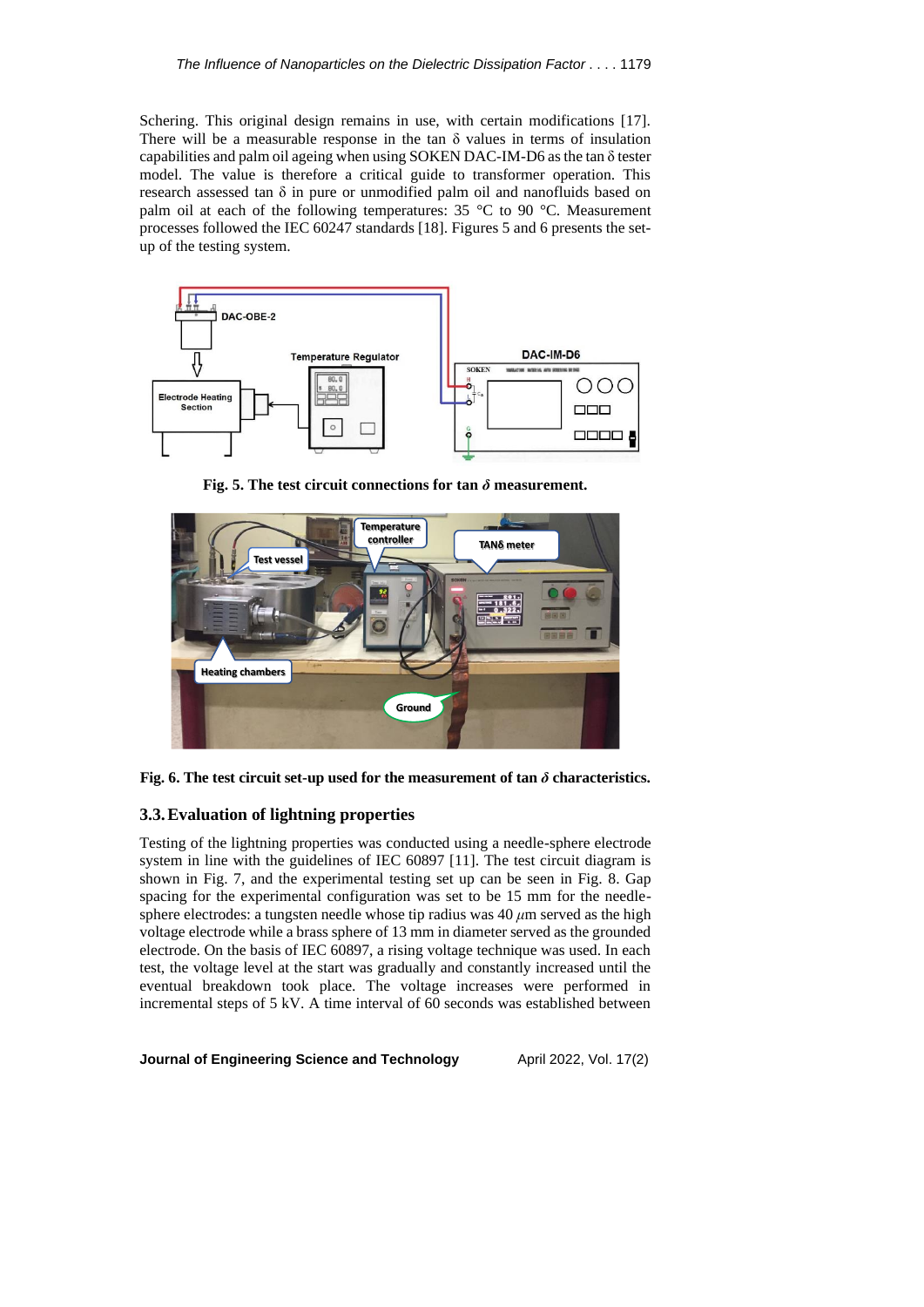each breakdown. With no changes made to the fluid samples or the electrodes, it was possible to complete six breakdowns for each of the samples and for the results to be recorded.



**Fig. 7. The test circuit connections for lightning properties.**





# **4.Results and Analysis**

# **4.1 Test results for water content**

The presence of nanoparticles has a clear effect upon the water levels. Water content test results are presented in Fig. 9 and show findings for both pure or unmodified palm oil and nanofluids based on palm oil. These tests were carried out prior to commencing experimentation. These results confirmed the unmodified palm oil contained higher levels of moisture than the samples of palm oil with nanoparticles.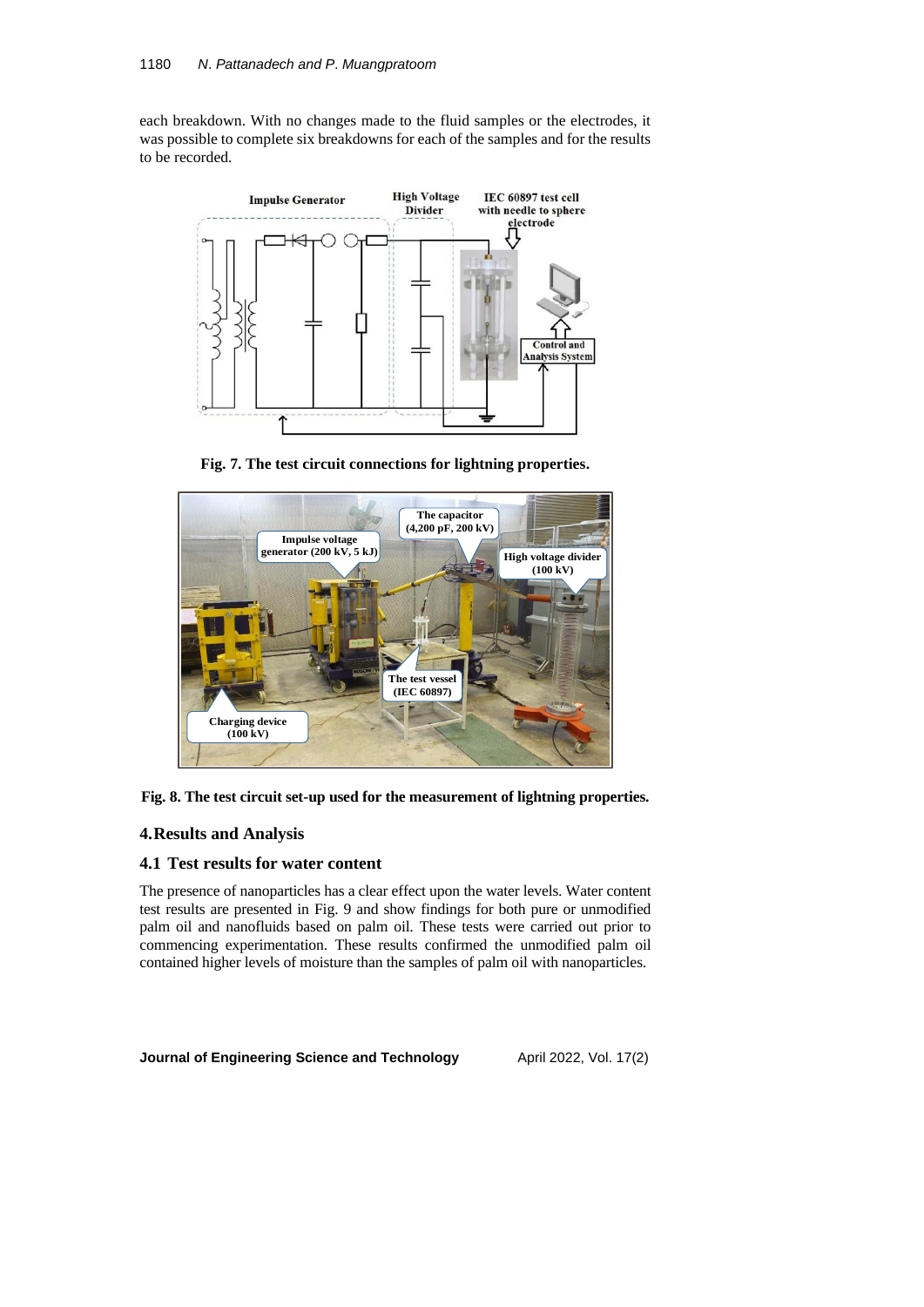

**Fig. 9. Results for water content measurements.**

The initial differences may contribute to the later tan  $\delta$  values and lightning properties recorded in palm oils, as any subsequent changes may depend on whether or not the palm oil contains nanoparticles. One particular effect is that tan  $\delta$  and the lightning properties are influenced by electron traps which can occur when electron transfer takes place. It is also possible that water content itself can affect tan  $\delta$ , which is also governed by temperature changes inside the electrode (DAC-OBE-2) and the lightning properties by the needle to sphere electrode within test cell.

#### **4.2 Test results for properties of tan** *δ*

Figure 10 shows the outcomes for tan  $\delta$  in unmodified palm oil and in palm oilbased nanofluids which use different temperatures and different nanoparticle concentrations. From these results, it is possible to make comparisons. As the temperature rises incrementally from 35 °C to 90 °C, the tan  $\delta$  also rises for all samples. In all cases, there was an increase in tan  $\delta$  as temperatures increased. Moreover, the exact influence of the various nanofluids upon tan  $\delta$  in terms of the notion that certain quantities of certain nanoparticles might increase the dielectric qualities of palm oil. It is clear that for all nanofluids, the tan  $\delta$  values are higher than those of unmodified palm oil. Furthermore, the tan *δ* values are also affected by nanofluid concentrations. As temperature rises, the tan  $\delta$  values increase, and when the concentrations are higher, this also leads to increased tan  $\delta$  values, especially when the concentration of added ZnO were 0.01% and 0.03%.

Besides, the dissipation factor tan  $\delta$  is a material parameter that is determined by the polarization and conductivity losses, according to Eq. (4), Fig. 1. Furthermore, moisture causes a significant rise in losses due to quickly polarized water molecules as well as an increase in conductivity. This is particularly important for moisture-sensitive materials like palm oil and filled synthetics [8]. The addition of  $ZnO$ ,  $TiO<sub>2</sub>$ , and  $BaTiO<sub>3</sub>$  to palm oil resulted in a decrease in moisture content in this study.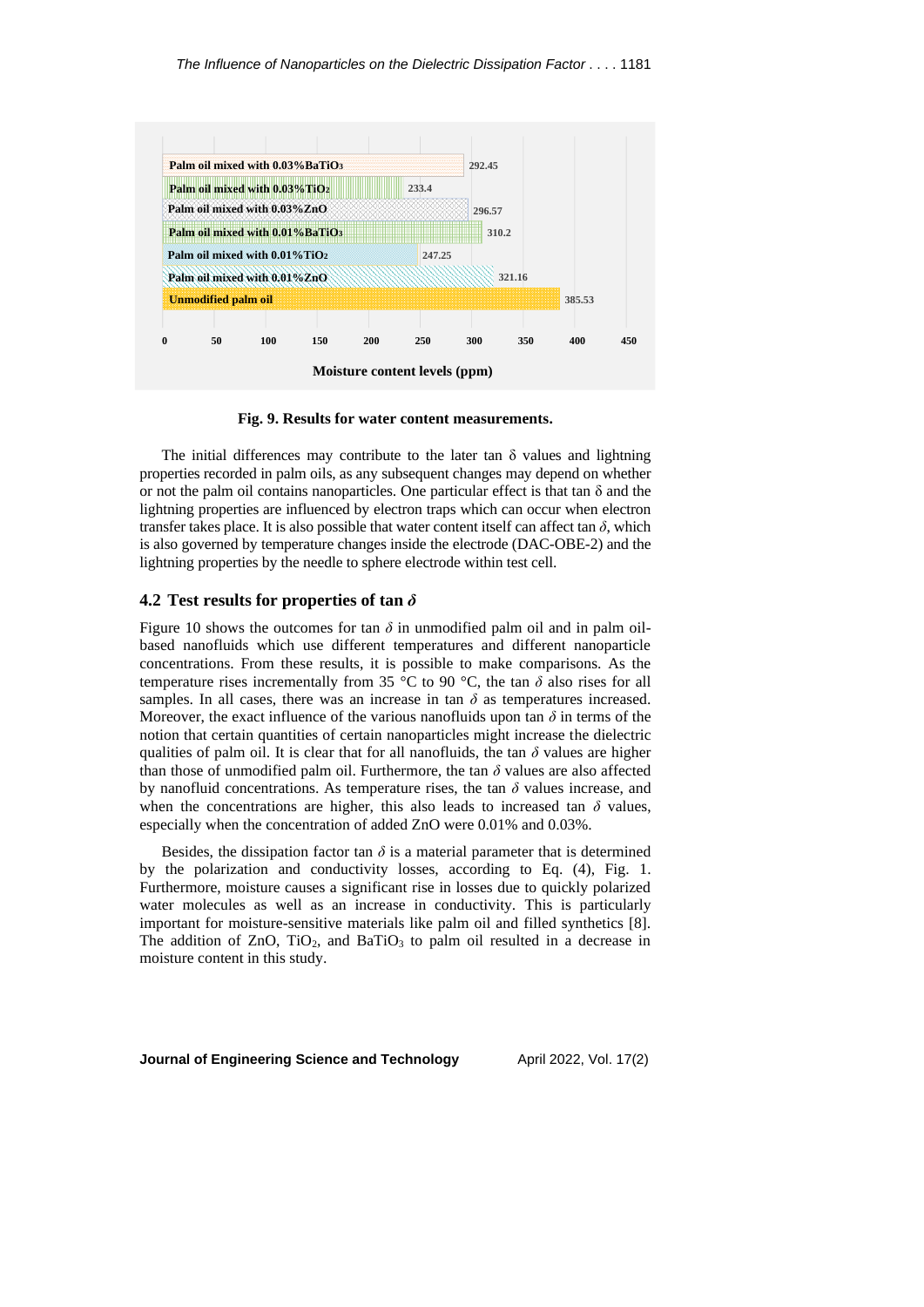



The palm oil-based nanofluids can serve as a heat transfer medium while still being electrically insulating. In enhancing the heat transfer of transformers, thermal conductivity properties are considered a critical parameter [19]. Moreover, its thermal conductivity properties and suspended nanomaterials are expected to improve heat transfer and thermal conductivity efficiency by reducing power loss and evaporation losses. The thermal conductivity of palm oil is affected by the suspension of  $ZnO$ ,  $TiO<sub>2</sub>$ , and  $BaTiO<sub>3</sub>$  nanoparticles, and suspended nanoparticles are supposed to improve thermal conductivity and heat transfer efficiency.

#### **4.3 Lightning properties testing results**

The breakdown voltage strength for the lightning impulses was measured in order to establish the related properties of the palm oil. The mean values for the breakdown records were used as a means of estimating the unmodified palm oil quality, and hence the quality of the nanofluids derived from the palm oil. However, the design of the actual transformers is not based on mean values; instead, the minimum voltage which can be withstood is the value which is considered to be more important. Experimental studies have shown that variables such as nanoparticle types and nanoparticle volume concentration influence impulse breakdown strength. The mechanism by which nanoparticles influence oil breakdown properties is yet to be thoroughly elucidated. The traditional theory of liquid dielectric dissolution fails to account for the improved insulating properties of palm oil-based nanofluids [20]. The scattered conductive nanoparticles absorb the electrons and reduce their mobility and energy transfer, according to Hwang et al. [21]. This was the primary cause of improved dielectric efficiency and lower positive streamer velocity in the prepared nanofluids. Suspended nanoparticles capture high mobility electrons created by electric field ionization, which are then converted to slow negative charge carriers. The charge relaxation time constant  $(\tau_r)$  theory was used to further explain the main electrodynamic mechanism for palm oil and nanoparticle materials. Equation (7) gives the relaxing time constant [21, 22].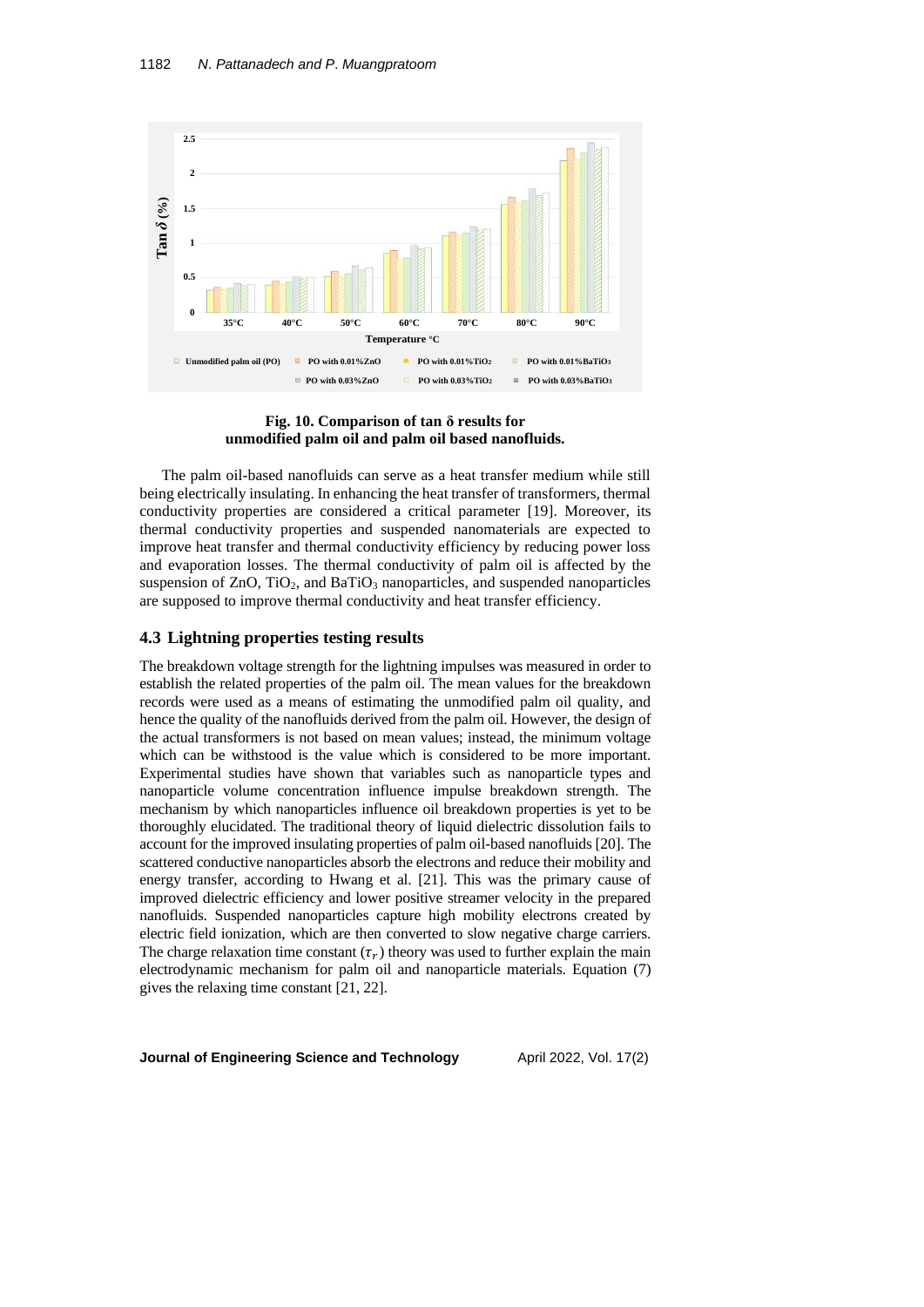$$
\tau_r = \frac{2\varepsilon_1 + \varepsilon_2}{2\kappa_1 + \kappa_2} \tag{7}
$$

where  $\varepsilon_1$  and  $\varepsilon_2$  represent the permittivity of palm oil and nanoparticle materials respectively;  $\kappa_1$  and  $\kappa_2$  represent the electrical conductivities of palm oil and nanoparticle materials respectively. Furthermore, a low relaxation time constant indicates rapid electron absorption on the nanoparticles' surface.

A summary of the mean lightning impulse breakdown voltage strengths can be seen in Fig. 11, while Tables 1 and 2, include presents the percentage increments for the nanofluid lightning strengths. In all cases, the addition of nanoparticles leads to increases in both positive and negative lightning properties when compared to the results for unmodified palm oil. Further analysis is necessary to determine the exact types and volume fractions of nanoparticles which will deliver optimal results for lightning properties. To analyse the effect of nanoparticles added in the palm oil on the dielectric strength's property. The breakdown strength of the palm oil-based nanofluid increased as a result of the nanoparticles  $ZnO$ ,  $TiO<sub>2</sub>$ , and  $BaTiO<sub>3</sub>$ obstructing streamer growth and decreasing streamer propagation [16]. The effect of the concentrations of  $ZnO$ ,  $TiO<sub>2</sub>$ , and  $BaTiO<sub>3</sub>$  nanoparticles can be explained as follows. The spacing between nanoparticles in palm oil decreased, as the concentration of nanoparticles mixed in palm oil increased. Therefore, there was a possibility that electrons could be accelerated and ionized, allowing them to ionize oil molecules. This explains why, at a concentration of 0.01%, the breakdown intensity improved marginally. The spacing between particles grew smaller as the concentration of  $ZnO$ ,  $TiO<sub>2</sub>$ , and  $BaTiO<sub>3</sub>$  nanoparticles increased, and electrons were caught quickly in the oil gap. Meanwhile, at 0.03% ZnO, TiO<sub>2</sub>, and BaTiO<sub>3</sub> concentrations, this resulted in a significant increase in breakdown strength.



**Fig. 11. Comparison of the average lightning breakdown voltages of unmodified palm oil and palm oil based nanofluids.**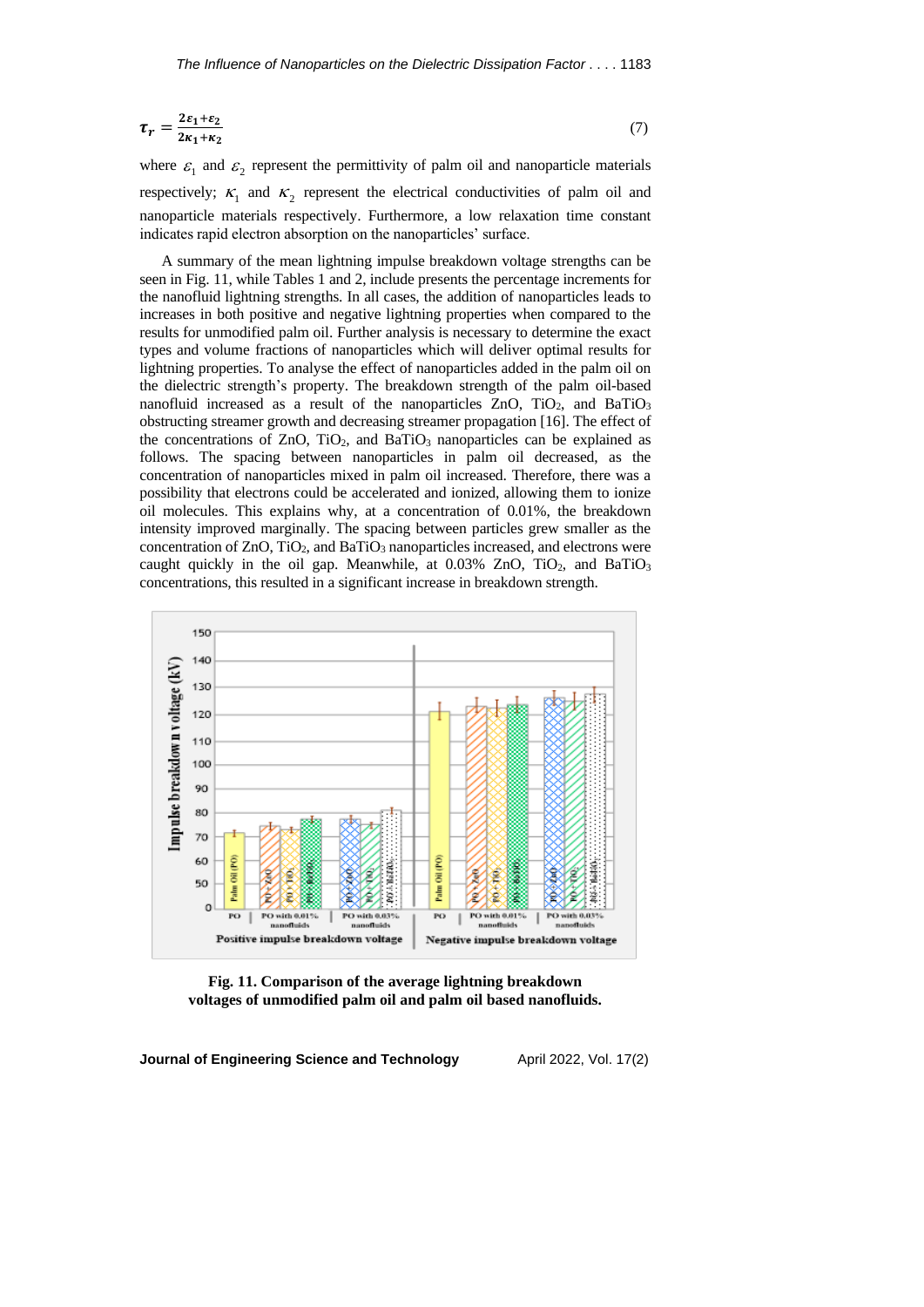| Positive lightning strength (kV) |                                      |                  |               |       | % Increase       |               |  |
|----------------------------------|--------------------------------------|------------------|---------------|-------|------------------|---------------|--|
| Palm oil                         | Palm oil mixed with 0.01% nanofluids |                  |               |       |                  |               |  |
| pure                             | ZnO                                  | TiO2             | <b>BaTiO3</b> | ZnO   | TiO <sub>2</sub> | <b>BaTiO3</b> |  |
| 71.03                            | 75.73                                | 74.53            | 78.55         | 6.61  | 4.92             | 10.58         |  |
| Palm oil                         | Palm oil mixed with 0.03% nanofluids |                  |               |       |                  |               |  |
| pure                             | ZnO                                  | TiO <sub>2</sub> | <b>BaTiO</b>  | ZnO   | TiO <sub>2</sub> | <b>BaTiO</b>  |  |
| 71.03                            | 78.51                                | 76.86            | 80.48         | 10.53 | 8.20             | 13.30         |  |

**Table 1. Results of positive lightning strength of unmodified palm oil and palm oil mixed with 0.01% and 0.03% ZnO, TiO2, and BaTiO3.**

**Table 2**. **Results of negative lightning strength of unmodified palm oil and palm oil mixed with 0.01% and 0.03% ZnO, TiO2, and BaTiO3.**

| Negative lightning strength (kV) |                                      |                  |               |      | % Increase       |               |  |
|----------------------------------|--------------------------------------|------------------|---------------|------|------------------|---------------|--|
| Palm oil                         | Palm oil mixed with 0.01% nanofluids |                  |               |      |                  |               |  |
| pure                             | ZnO                                  | TiO <sub>2</sub> | <b>BaTiO3</b> | ZnO  | TiO <sub>2</sub> | <b>BaTiO3</b> |  |
| 121.50                           | 122.90                               | 122.35           | 123.53        | 1.15 | 0.70             | 1.67          |  |
| Palm oil                         | Palm oil mixed with 0.03% nanofluids |                  |               |      |                  |               |  |
| pure                             | ZnO                                  | TiO <sub>2</sub> | <b>BaTiO</b>  | ZnO  | TiO <sub>2</sub> | <b>BaTiO3</b> |  |
| 121.50                           | 126.01                               | 124.70           | 127.79        | 3.71 | 2.63             | 5.17          |  |

In addition, the evident in Tables 3 and 4 that the nanofluids based on palm oil has higher the lightning strength in comparison with pure palm oil in all samples. The nanofluids based on palm oil indicated overall the best performance of the lightning properties results, demonstrating higher mean the lightning strength and lower standard deviation. A high standard deviation indicates that the values on average, in Table 3 (group 0.01%), are further from the mean, especially in the case of palm oil mixed with 0.01% BaTiO<sub>3</sub>. Besides, a small standard deviation in Table 4 (group 0.03%) indicates that the values in a statistical data set on test results, on average, similar to the data set's mean.

**Table 3. Results of mean, standard deviation, lowest and maximum of positive the lightning strength (LS) values.**

| Dielectric liquid |               | Lowest<br>LS, kV | <b>Maximum</b><br>LS, kV | Mean LS,<br>kV | Std. deviation,<br>kV |
|-------------------|---------------|------------------|--------------------------|----------------|-----------------------|
| Palm oil (PO)     |               | 68.40            | 73.63                    | 71.03          | 2.01                  |
| Group<br>0.01%    | $PO+ZnO$      | 72.02            | 79.26                    | 75.73          | 2.43                  |
|                   | $PO+TiO2$     | 72.58            | 78.72                    | 74.53          | 2.31                  |
|                   | $PO + BaTiO3$ | 75.46            | 83.18                    | 78.55          | 3.45                  |
|                   | $PO+ZnO$      | 76.76            | 80.28                    | 78.51          | 1.23                  |
| Group<br>0.03%    | $PO+TiO2$     | 74.81            | 78.72                    | 76.86          | 1.44                  |
|                   | $PO + BaTiO3$ | 79.28            | 82.63                    | 80.48          | 1.19                  |

**Table 4**. **Results of mean, standard deviation, lowest and maximum of negative the lightning strength (LS) values.**

| Dielectric liquid |                       | Lowest LS, kV | <b>Maximum LS, kV</b> | Mean LS, kV | Std. deviation, kV |
|-------------------|-----------------------|---------------|-----------------------|-------------|--------------------|
| Palm oil (PO)     |                       | 121.16        | 122.05                | 121.50      | 0.29               |
| Group<br>0.01%    | $PO+ZnO$              | 121.44        | 124.22                | 122.90      | 1.18               |
|                   | $PO+TiO2$             | 121.44        | 123.50                | 122.35      | 0.78               |
|                   | $PO + BaTiO3$         | 122.61        | 125.63                | 123.53      | 1.17               |
| Group<br>0.03%    | $PQ+ZnQ$              | 125.63        | 126.74                | 126.06      | 0.50               |
|                   | $PO+TiO2$             | 123.70        | 125.68                | 124.70      | 0.79               |
|                   | PO+BaTiO <sub>3</sub> | 126.85        | 128.91                | 127.79      | 0.79               |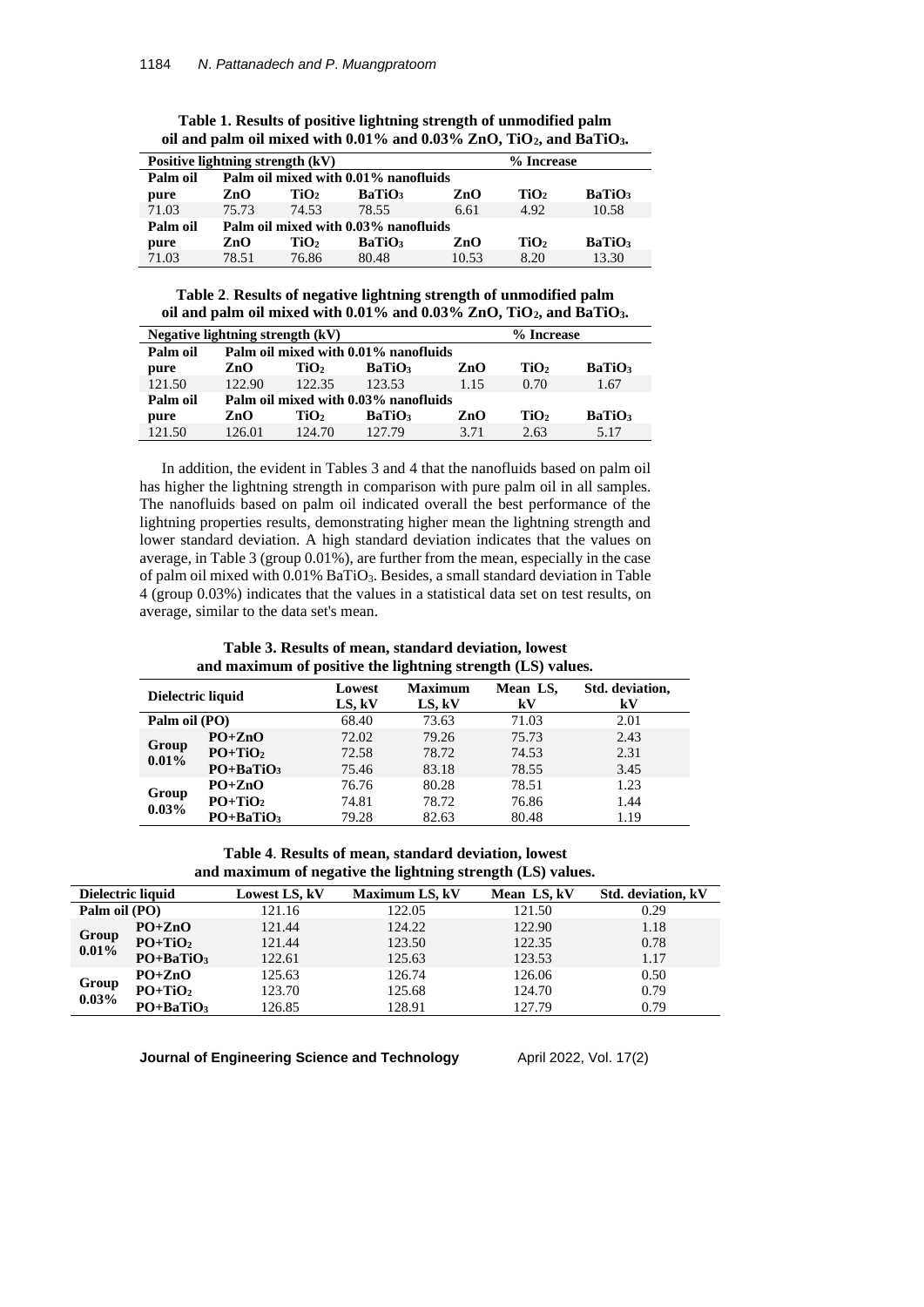# **5.Conclusions**

This study provided an evaluation of the effects of nanoparticles in the context of tan *δ*, or the dielectric dissipation factor at a range of different temperatures and the lightning properties was performed at the room temperature, for nanofluids based on palm oil. The results showed that nanofluid tan  $\delta$  properties were significantly influenced in the case of all of the different nanoparticle types:  $ZnO$ ,  $TiO<sub>2</sub>$ , and BaTiO<sub>3</sub>. The dielectric loss tangent is shown by the sample tan  $\delta$  values, and the increases were significant for nanofluids based on palm oil when compared to unmodified palm oil. Besides, data analysis revealed that the lightning properties of palm oil nanofluids depend significantly upon the specific type of nanoparticles introduced to the palm oil. There were three nanoparticle types used:  $BaTiO<sub>3</sub>$ ,  $ZnO$ , and TiO<sub>2</sub>. When BaTiO<sub>3</sub> is added to the palm oil, the result is enhanced lightning strength with both positive and negative polarity. In the case of  $ZnO$  or  $TiO<sub>2</sub>$ nanoparticles, there is only a small change recorded in the lightning strength. This confirmed that the nanoparticles do indeed have an influence upon tan  $\delta$  and lightning properties in palm oil-based nanofluids. Therefore, the nanofluids based on palm oil should undergo further investigation to assess the potential for further enhancements. Moreover, these results suggested that further investigation would be worthwhile to better understand the effects of the nanoparticles in palm oil upon tan  $\delta$  and the lightning strength in order to make additional improvements.

## **Acknowledgements**

This work is supported by King Mongkut's Institute of Technology Ladkrabang (grant number KREF 046107). The authors gratefully acknowledge the support of techniques involved in nanomaterials from Assoc. Prof. Dr. Wanwilai Vittayakorn, college of nanotechnology, KMITL, Bangkok, Thailand.

Besides, a special thanks to Faculty of Engineering, Rajamangala University of Technology Isan Khon Kaen Campus, Khon Kaen, Thailand, for the research support facility.

| <b>Nomenclatures</b> |                                           |  |  |  |
|----------------------|-------------------------------------------|--|--|--|
| C                    | Capacitance                               |  |  |  |
| $C_p$                | Parallel equivalent capacitance           |  |  |  |
| $C_s$                | Series equivalent capacitance             |  |  |  |
| I                    | Current, complex r.m.s. phasor            |  |  |  |
| $I_C$                | Current, comprising capacitive elements   |  |  |  |
| $I_{\delta}$         | Current, comprising resistive elements    |  |  |  |
| $P_{\delta}$         | Dielectric power loss                     |  |  |  |
| $Q_C$                | Capacitive reactive power in a dielectric |  |  |  |
| $R_p$                | Parallel equivalent resistance            |  |  |  |
| $R_s$                | Series equivalent resistance              |  |  |  |
| V                    | Voltage, complex r.m.s. phasor            |  |  |  |
| <b>Greek Symbols</b> |                                           |  |  |  |
| ĸ                    | Electrical conductivity                   |  |  |  |
| φ                    | Phase angle                               |  |  |  |
| $\omega$             | Angular frequency                         |  |  |  |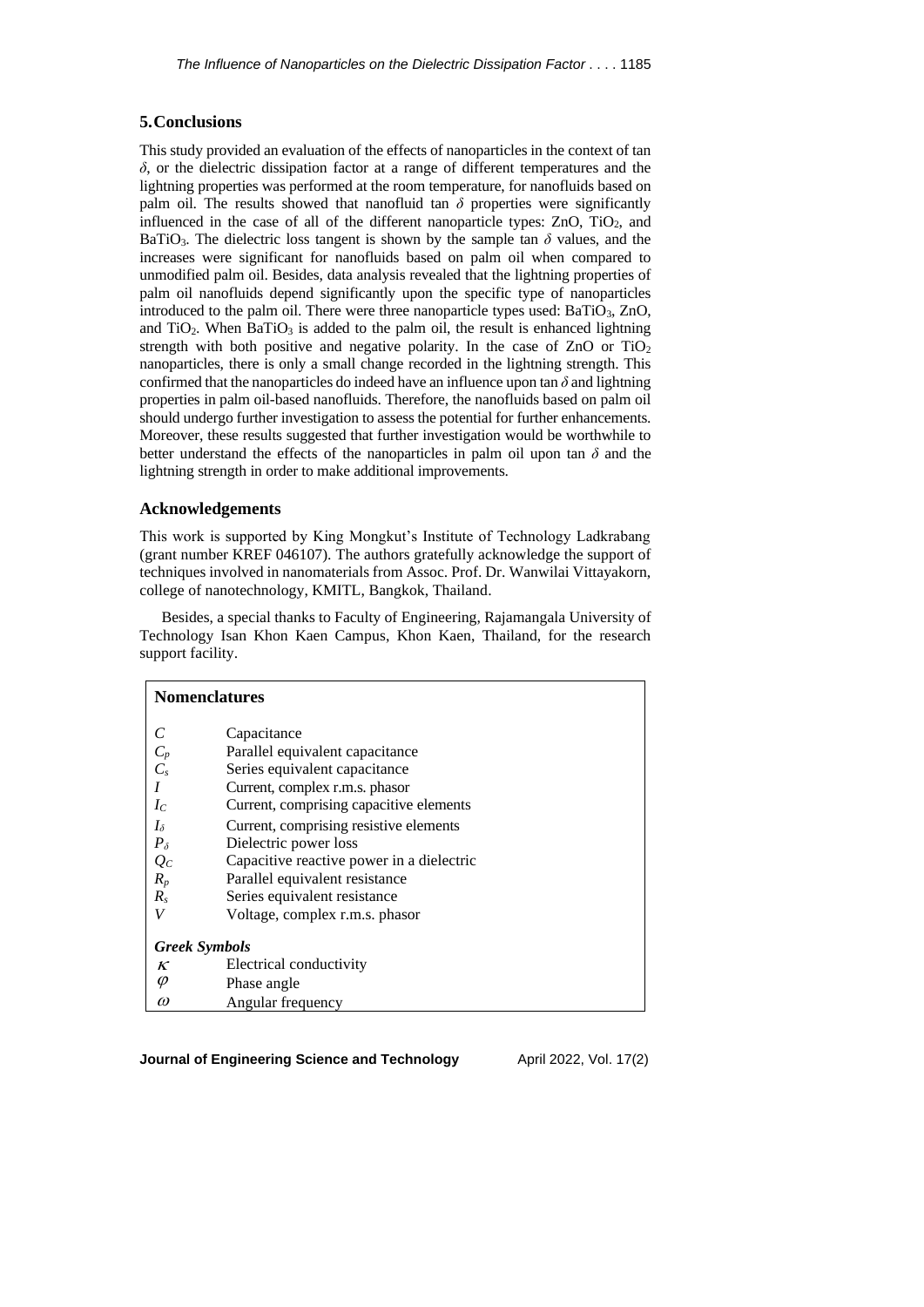| $\mathcal E$         | Permittivity                               |
|----------------------|--------------------------------------------|
|                      | Charge relaxation time constant            |
| $\delta$             | Loss angle                                 |
| <b>Abbreviations</b> |                                            |
| <b>ASTM</b>          | American Society for Testing and Materials |
| <b>IEC</b>           | International Electrotechnical Commission  |
| <b>SEM</b>           | <b>Scanning Electron Microscopy</b>        |
|                      |                                            |

### **References**

- 1. Arora, R.; and Mosch,.W. (2011). *High voltage and electrical insulation* engineering (1<sup>st</sup> ed.). New Jersey: John Wiley & Sons, Inc.
- 2. Suwarno.; Sitinjak, F.; Suhariadi, I.; and Imsak, L. (2003). Study on the characteristics of palm oil and its derivatives as liquid insulating materials. *Proceeding of the* 7 *th International Conference on Properties and Applications of Dielectric Materials*. Nagoya, Japan, 495-498.
- 3. Thien, Y.V.; Azis, N.; Jasni, J.; Kadir, M.Z.A.A.; Yunus, R.; Ishak, M.T.; and Yaakub, Z. (2014). Investigation on the lightning breakdown voltage of palm oil and coconut oil under non-uniform field. *Proceeding of the IEEE International Conference on Power and Energy*. Kuching, Malaysia, 1-4.
- 4. Amin, N.A.M.; Ishak, M.T.; Hamid, M.H.A.; and Rahman, M.S.A. (2017). Partial discharge investigation on palm oil using needle – plane electrode configuration and electric field distribution using ANSYS Maxwell. *Proceeding of the International Conference on High Voltage Engineering and Power System*. Denpasar, Indonesia, 440-445.
- 5. Nor, S.F.M.; Azis, N.; Jasni, J.; Kadir, M.Z.A.A.; Yunus, R.; and Yaakub, Z. (2017). Investigation on the electrical properties of palm oil and coconut oil based TiO<sup>2</sup> nanofluids. *IEEE Transactions on Dielectrics and Electrical Insulation*, 24(6), 3432-3442.
- 6. Abdel-Salam, M.; Anis, H.; El-Morshedy, A.; Radwan, R. (2000). *High-Voltage* Engineering: Theory and Practice (2<sup>nd</sup> ed.) New York: Marcel Dekker, Inc.
- 7. Faria, G.; Pereira, M.; Lopes, G.; Vilibor, J.; Tavares, P.; and Faria, I. (2018). Evaluation of capacitance and dielectric dissipation factor of distribution transformers–experimental results. *Proceeding of the IEEE Electrical Insulation Conference*. San Antonio, TX, USA, 336-339.
- 8. Küchler, A. (2018). *High voltage engineering: fundamentals – technology – applications* (1<sup>st</sup> ed.) Germany: Springer Vieweg.
- 9. Rozga, P.; Stanek, M.; and Rapp, K. (2018). Lightning properties of selected insulating synthetic esters and mineral oil in point-to-sphere electrode system. *IEEE Transactions on Dielectrics and Electrical Insulation*, 25(5), 1699-1705.
- 10. Kind, D. (1978). *An introduction to high-voltage experimental technique* (1st ed.). Berlin: Vieweg & Sohn in Braunschweig.
- 11. IEC 60897. (1987). Methods for the determination of the lightning impulse breakdown voltage of insulating liquids. *InternationalElectrotechnicalCommission*.
- 12. ASTM D1533-12. (2012). Standard test method for water in insulating liquids by coulometric karl fischer titration. ASTM International.